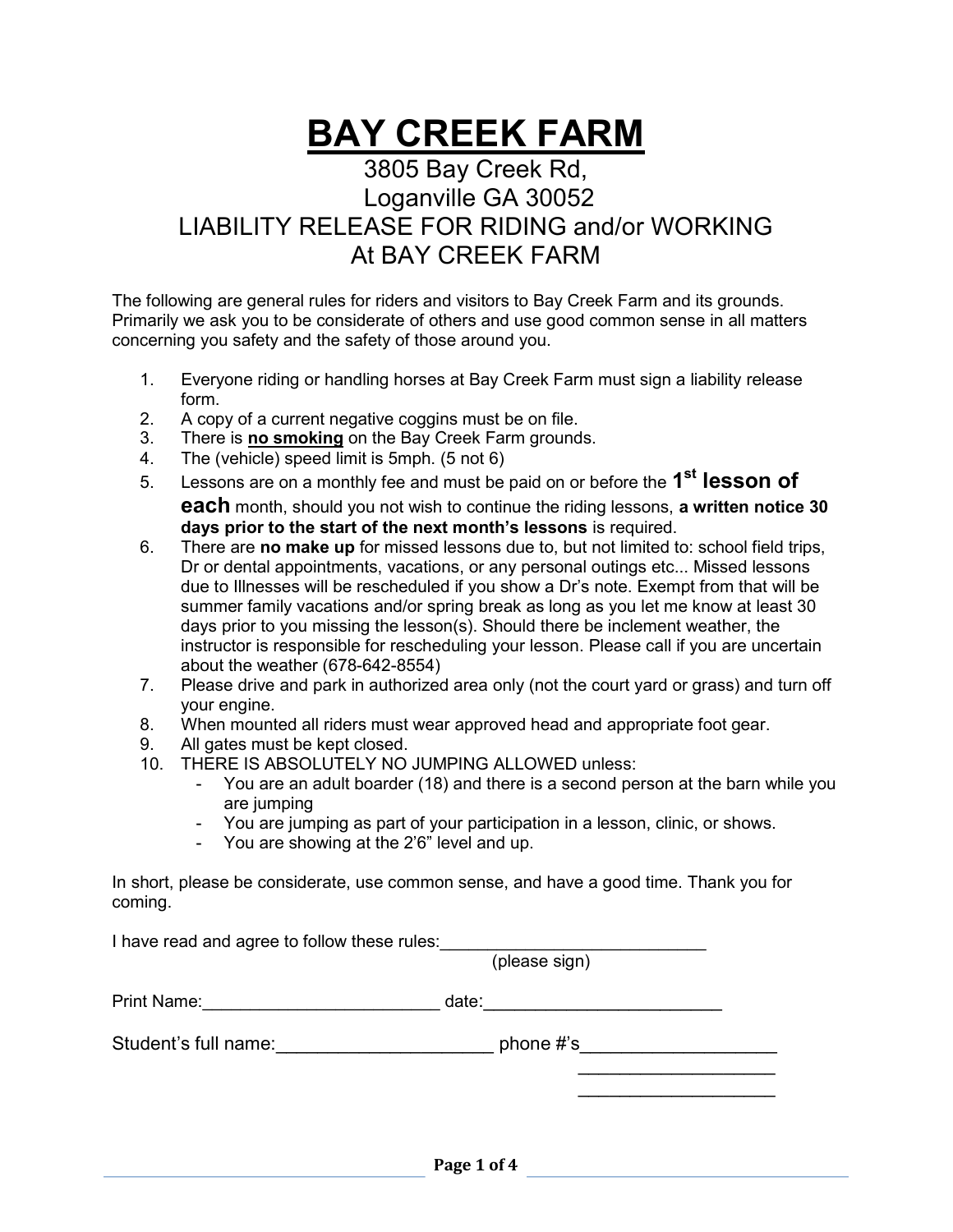## WAIVER, RELEASE OF LIABILITY, INDEMNIFICATION, AND CONSENT FOR MEDICAL ATTENTION

In exchange for my participation in horse riding, horse riding lessons, horse riding clinics, horse riding competitions, or horse care activities sponsored by or paid for by Bay Creek Farm, and if I am not 18 years old, my parent (s) (individually and collectively referred to below in the first person singular) agree to be bound by each of the following:

- 1. Voluntary Participation: I understand and confirm that my participation in horse riding, horse riding lessons, horse riding clinics, horse riding competitions, horse care activities, and any other equine activity is voluntary.
- 2. Identification of risks: I understand that the participation in the riding of horses, horse riding lessons, or participation in a horse riding clinic, horse competition, horse care activities, or any other equine activity may involve risk of injury and loss, to person, horse and to property. I also understand that the risk of injury may include the possibility of permanent disability and death to both person and horse. I understand that this Waiver and Release of Liability is indented to address all of the risks of any kind associated with my participation in any aspect of horse riding, horse riding lessons, horse riding clinics, horse riding competitions, or horse care activities, or with the time I am involved in any such equine equine activity, including, particularly, such risks created by actions, inactions, or negligence on the part of Bay Creek Farm or its directors, officers, members, volunteers, employees, successors, or assigns, including but not limited to, risks created by the following: (a) the use of the equipment and tack, the premises and the facilities: (b) the determination by Bay Creek Farm of a participant's ability to safely manage a particular horse or engage in the particular horse riding activity: (c) the lack or the inadequacy of policies, rules, or regulations of the boarding premises and facilities and/or the horse riding lessons or clinics: (d) the failure of Bay Creek Farm to foresee or to protect me from actions, inactions, negligence recklessness, or intentional, or criminal conduct of others: (e) the inadequacy or unavailability of medical facilities or treatment (f) the lack or inadequacy of supervision: or (g) theft, fire, disease, and other natural disaster damage.

3. Assumption of risks: I assume all risks, known and unknown, foreseeable and unforeseeable, in any way connected with the boarding of my horse(s) and/or my participation in horse riding, horse riding lessons, horse riding clinics, horse competitions, horse care activities, or any other equine activities. I accept personal responsibility for any liability, injury, loss, or damage in any way connected with my participation in horse riding instruction, horse riding clinics horse riding competitions, horse care activities or any other equine activity. I assume the risk for not using a

 saddle, or other necessary equipment to protect my safety. I assume the risk of riding alone. I assume all risks and liability, for my own injuries and damages and injuries and damages to my horse (s). I assume all of the risk and liability while on the premises of Bay Creek Farm and also while attending activities sponsored by Bay Creek Farm that occur off premises of Bay Creek Farm. I agree that Bay Creek Farm is not liable for those persons that I invite as guests or as professionals to Bay Creek Farm who may or may not ride or handle horses while at Bay Creek Farm. I agree that Bay Creek Farm does not assume the risk for those horses or persons that come to visit me and I agree to inform my guests that if they are going to ride or handle horses at Bay Creek Farm that they MAY NOT RIDE OR HANDLE HORSES WITHOUT SIGNING THIS AGREEMENT.

Initials:\_\_\_\_\_\_\_\_\_\_\_\_\_\_\_\_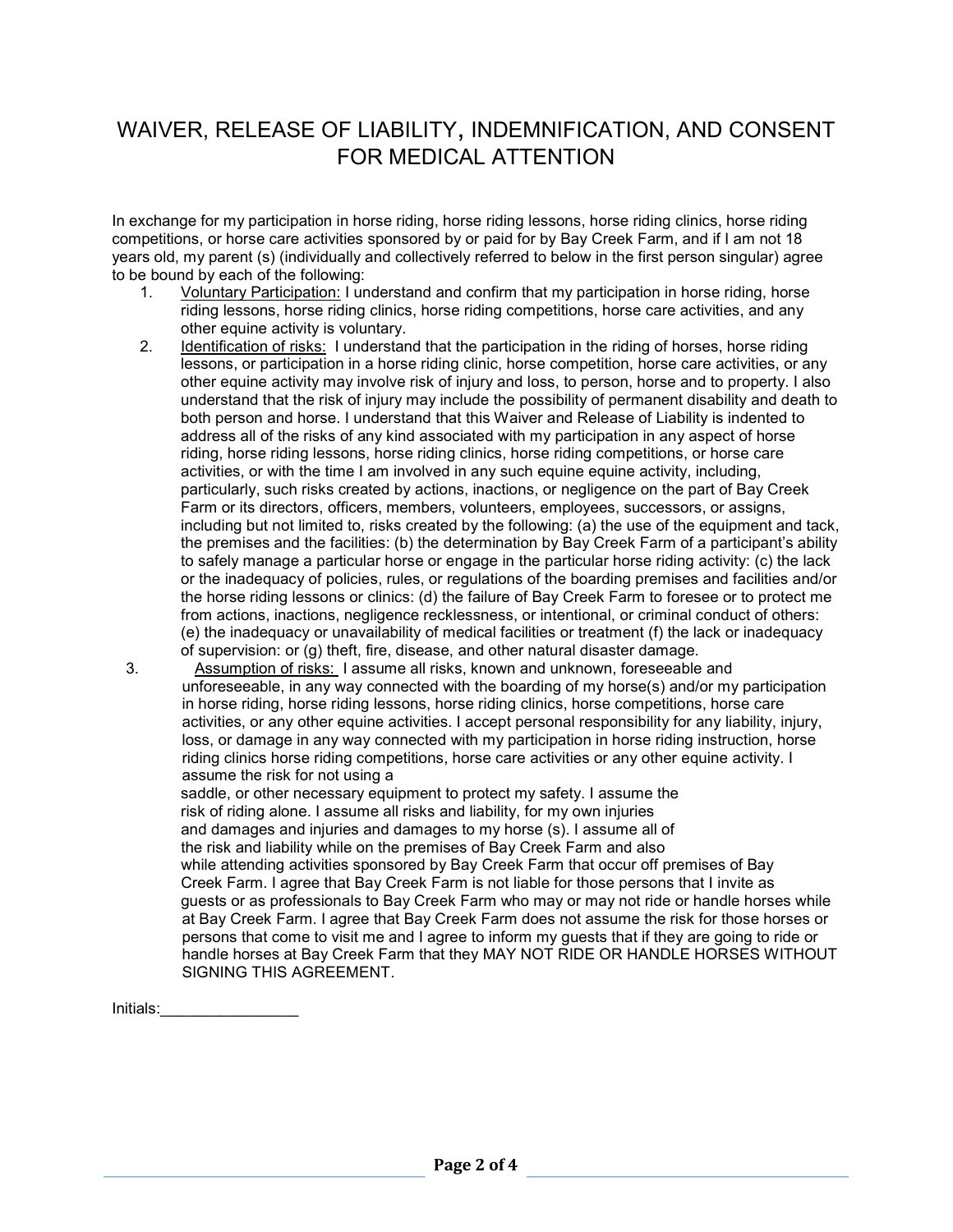- 4. Release and Waiver. I release Bay Creek farm and its directors, officers, managers, employees, agents, volunteers, successors, and assigns from any and all liability for, and waive any and all claims for, injury, loss, or damage in any way connected with my participation in horse riding, horse riding lessons, horse riding clinics, horse riding competitions, or any other equine activity, whether or not caused in whole or in part by the negligence or other misconduct of Bay creek Farm or any of the individuals mentioned above.
- 5. Indemnification. I agree to indemnify and to hold harmless ( in other words, to reimburse and to be responsible for) Bay Creek Farm and its directors, officers, members, employees, agents, volunteers, successors, and assigns from all claims for any liability, injury, loss, damage, or expense, including attorney's fees including the cost of defending any claim I might make, or that might be made on my behalf, that is released or waived by this instrument) in any way connect with or arising out of my participation in horse riding, horse riding lessons, horse riding clinics, horse riding competitions, horse care activities, or any other equine activity, whether or not caused in whole or in part by the negligence or other misconduct of Bay Creek Farm or any of the individuals mentioned above.
- 6. Binding Effect. This instrument shall be binding upon my relatives, personal representatives, heirs, beneficiaries, next of kin, or assigns and shall inure to the benefit of Bay Creek Farm and their respective successors and assigns.
- 7. Consent to Medical Treatment. I authorize Bay Creek Farm to authorize to me, through medical personnel of its choice, customary medical assistance, transportation, and emergency medical services. This consent does not impose a duty upon Bay Creek Farm to provide such assistance, transportation or services.
- 8. Severability. If any term or provision of this instrument or the application thereof to any persons or circumstances shall to any extent or for any reason be invalid or unenforceable, the remainder of this instrument and the application of such term of provision to persons or circumstances other than those as to which it is held invalid or unenforceable shall not be affected thereby, and each term and provision of the instrument shall be valid and enforced to the fullest extent permitted by law.
- 9. Applicable Law. Because Bay Creek Farm is located in the State of Georgia and in order to provide certainty in the law to be applied to construction of this instrument, this instrument shall be governed, construed, and enforced in accordance with the law of the State of Georgia.

 THIS IS A WAIVER AND RELEASE OF LIABILITY. I HAVE READ THIS WAIVER, RELEASE OF LIABILITY, INDEMNIFICATION, AND CONSENT. I UNDERSTAND THAT I HAVE GIVEN UP SUBSTANTIAL RIGHTS BY SIGNING IT. I AM SIGNING THIS WAIVER, RELEASE OF LIABILITY, INDEMNIFICATION, AND CONSENT VOLUNTARILY.

Printed Name Signature Date